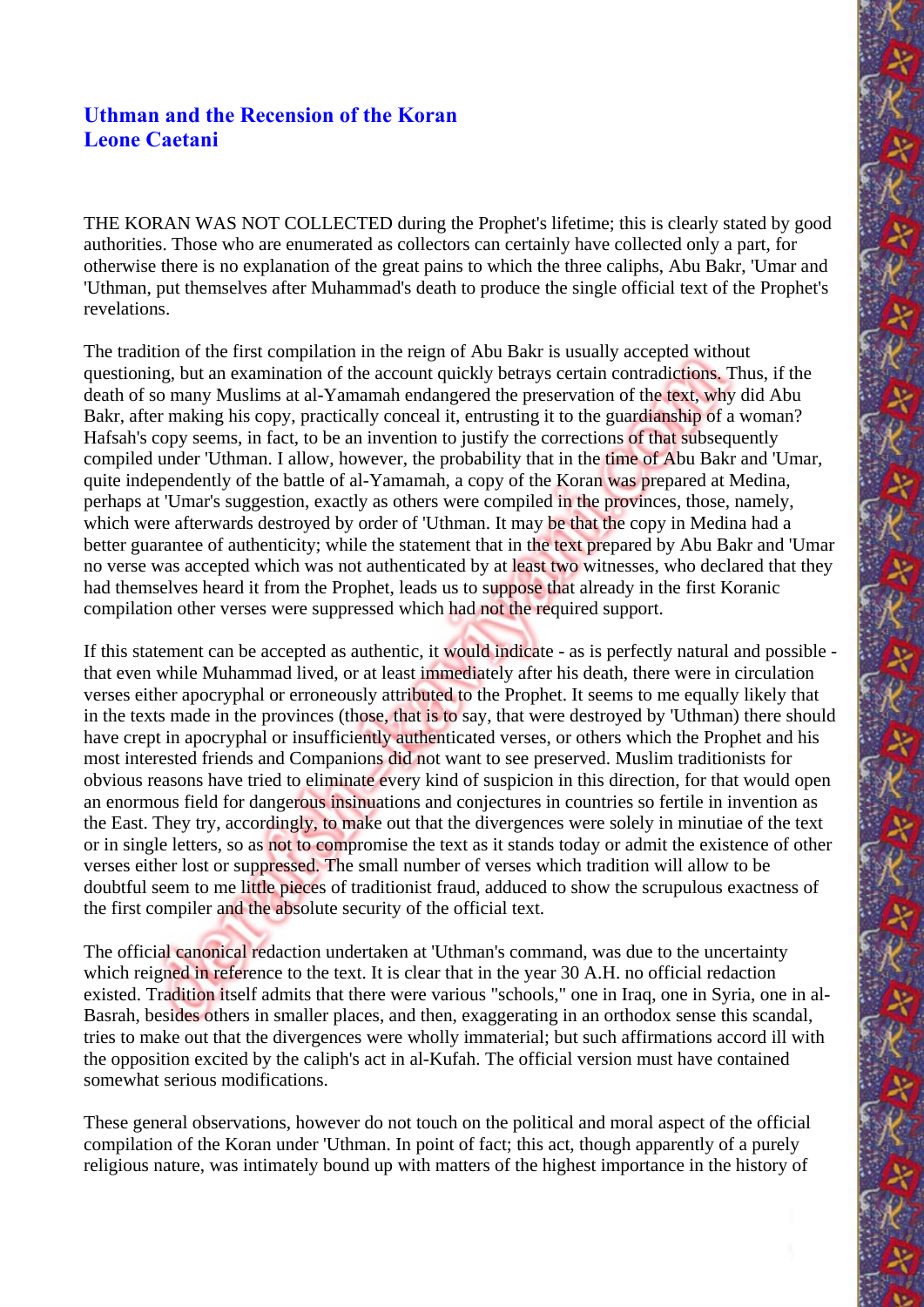Islam. To explain how this can be, we must first examine the origin and position of a new class of the Islamic community, those known as the Qurra, or Koran-readers.

It is greatly to be deplored that tradition is so dumb on the subject of how this new and singular class of Muslims first sprang into existence. They were the principal agitators in the revolt against 'Uthman, and in the civil strife which dyed Islam with blood only five and twenty years after the Prophet had passed away. If we knew with greater precision what they really were, how they were constituted, and how they acquired such influence over the people, we should have in our hand the key that would at once unlock the door of many mysteries connected with the tragedy in Medina in the year 35, with the arbitration of Adhruh in 38, and with the first Kharijite revolts. Unfortunately the knowledge we have is very vague.

The origin of the Readers reaches back to the Prophet, and springs from some practical system (though passed over in silence by tradition) by which Muhammad created a category of persons specially instructed in Koranic revelation. The silence of tradition on these first steps in Koranic doctrine is due to the slight importance attached by Muslims themselves to such mental exercises so long as the Prophet lived, who, as the prime source of all divine knowledge, could easily give light to any it. In the Prophet's time there was no real work of proselytism or Koranic propaganda in the sense intended by Muslim missionaries in later times. Hence we are forced to mistrust much of what traditions have to say on this. Muhammad's agents in the various parts of Arabia had functions specially political, fiscal or economic, military and diplomatic, and only in part religious. To be assured of this we need only remember that to Eastern Arabia Muhammad sent 'Amr b. al-'As and al- 'Ala b. al-Hadrami, two political Companions, in no way remarkable for religious practice or knowledge of the Koran. The traditions on the mission to the Yemen, correctly interpreted, lead to the same conclusion, though it may be that Muhammad's representatives there, owing to the special nature of the population, had more minute instructions with regard to religious matters than the others. We must never lose sight of the fact that the traditions of later times have given an intensely religious color to all the memories of primitive Islam, and so have transformed into missionaries of Islam many of those who in reality were only ambassadors, spies, or political agents, exactors of tribute on behalf of the Lord of Medina. Muhammad regarded propaganda as his own peculiar work, and did not care for others to assume in that regard any delegation of his highest functions. Hence came about the numerous embassies from the tribes to Medina. Islamic truth must be learned immediately from the mouth of the Prophet and for the rest a formal adhesion and the payment of certain fiscal dues sufficed for the tribe to be unquestionably considered as Muslim.

On the Prophet's death all this was radically changed through the fear which the surviving Companions felt of losing the sacred Koranic text, which was the foundation of Islam as a political, as well as a religious, institution. The spectacular triumphs of Muslim arms and the astounding extension of their rule were regarded as the direct effects of the Prophet's own work and teaching, which accordingly elicited a keen interest both among nominal Muslims, converted as they were for the most part in name only, and among those who found their place in the community simply as subjects. The political, moral and financial advantages which the name of Muslim conferred drew the attention of all conquered, so that what during the lifetime of Muhammad and the revolt of the tribes in the Riddah had been considered a burden and a humiliation was magically elevated into an honorable estate, the coveted sign of political power. Islam was changed into a moral and religious emblem which all Arabs became proud to wear. With their public adherence to Islam, the Arabs implicitly affirmed themselves to be masters of that region of Western Asia. The moral force of this sentiment, which constituted a valuable bond of union and cohesion in the anarchic unity of Arabia, was dimly foreseen by the sagacity of the first caliphs, especially 'Umar, who aimed by his political injunction at establishing the sentiment that Muslims constituted one great and single family. To this Sentiment, therefore, it was necessary to supply a more secure and lasting moral foundation, as to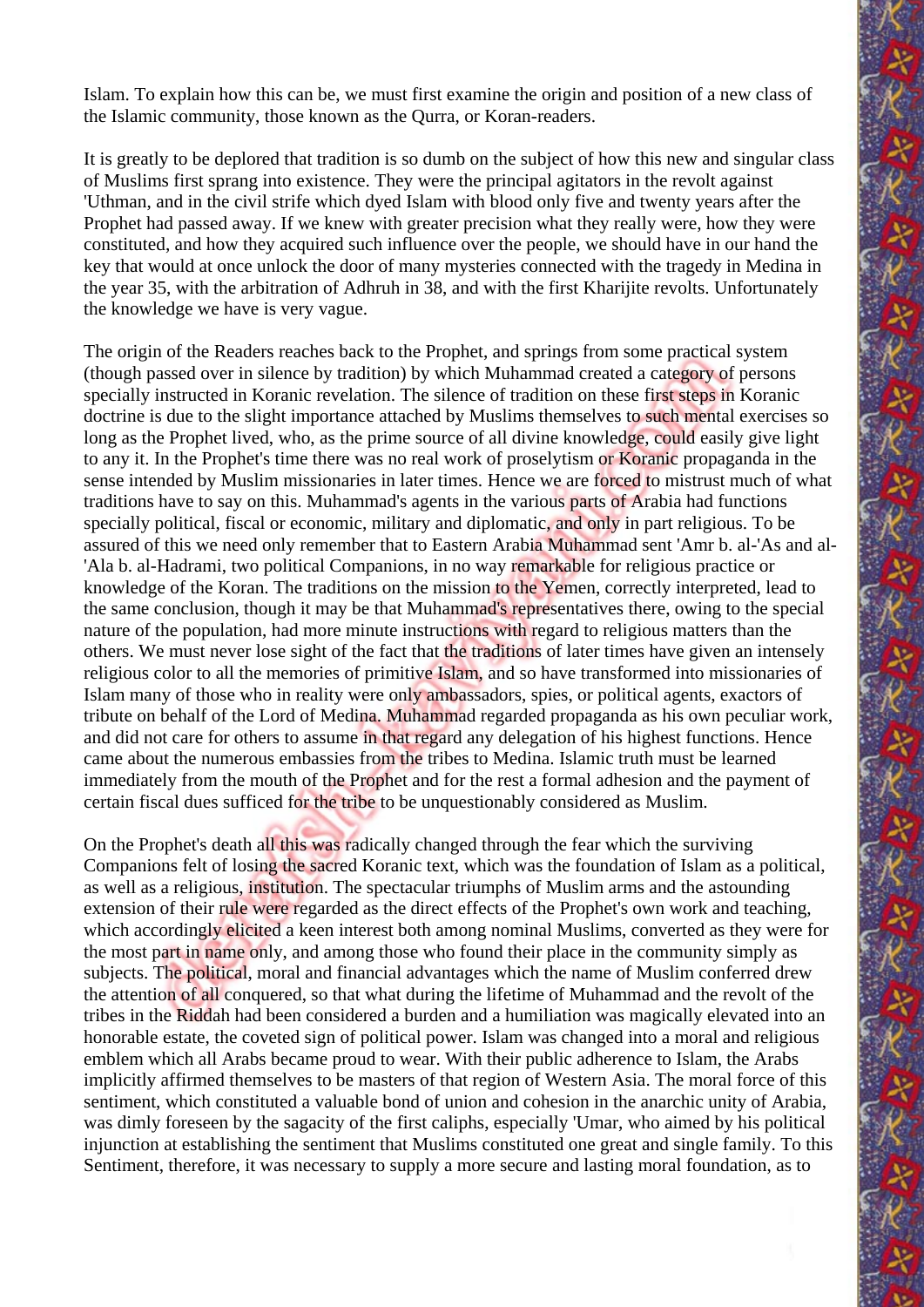prevent it from vanishing away after the first intoxication of victory; it was neccessary to create a doctrine and a rite, to act as instruments for the preservation of social discipline and moral unity among the Muslims.

So long as Muhammad lived his daily example and his word supplied every need. When he was gone, the heads of the community were forced to take steps to supply the great lack. We are so accustomed to regard Islam as an institution in itself, powerfully constituted, independent of any personal control like that of a pope, that we are apt to go astray in estimating the earliest period of transition. We do not sufficiently bear in mind that the Islam of Muhammad was a creation of an absolutely personal description, concentrated in and founded almost entirely upon his own individuality, upon his continual, daily, personal support. In his Koranic revelations he made no real provision for the future of the community, or for the moment in which the founder or master would disappear. Muhammad's successors were thus called upon to undertake the immense task of transforming Islam into an autonomous, impersonal institution, based upon the consensus of all the members of the community itself. The story of the caliphates of 'Uthman, 'Umar, and 'Ali is the story of this initial and most difficult process of transformation, and of the gloomy experiences by which the gaps in the Prophet's ordinances were filled up and the mistakes of his first successors corrected. Thus it was necessary to provide a head of the community, to fix his prerogatives and the relations which were to hold between him and the other members of the community; in fact, to create out of nothing a grand state-administration. The task would have been difficult enough if the Islamic rule had remained confined to the little kingdom of Medina as Muhammad left it; the difficulty was a hundredfold increased with the conquest and foundation of an immense empire. Everything had to be improvised, from minutiae to the greatest matters. Among other things the functions of governors in distant provinces, where the Arabs had established themselves, had to be defined. It had to be determined what these governors must accomplish to keep alive the Islamic sentiment and moral unity of their dependents. Thus the Friday assembly, which had been a personal weekly function on the part of the Prophet, was transformed into a regular, public, impersonal function, at which it was the duty of the governor in the absence of the caliph, to preside. A special ceremonial, therefore, had to be devised whereby the governor first assumed and then exercised his controlling function in the administration. As the Friday service was also a religious function formerly presided over by Muhammad, so also in the provinces the governor, taking the place of the Prophet, must preside over the collective prayers. To the political was indissolubly united the religious function of the community.

The general lines of these functions of the governorship may indeed have been indicated by the Prophet himself to his Companions when he sent them on an expedition; but the instructions were incomplete because the command of expeditions, or Muhammad's lieutenancies in Medina when he was absent on a war were exceptional creations and lasted but for a short period. Everyone returned before long to Medina, and only in the presence of the Prophet was the true and complete Friday ceremony. The conquest, transforming as it did the expedition of a few days or weeks into a permanent occupation and emigration, brought into being new exigencies of which Muhammad had never dreamed. Not only the caliphs, but the greater part of the Muslim society, felt keenly the immediate need of an internal and moral organization of Islam as a ceremonial doctrine. Precisely from such need sprang the special class of persons who, under the name of al-Qurra, assumed the task of spreading the knowledge of Islamic doctrine, of the precedents established by the Prophet, and more than all, of the Koran, the one base of the new doctrine since the disappearance of the founder.

Around the person of Muhammad there had arisen in Medina a class of men who had acquired, thanks to their being continually with the Prophet, a fairly complete knowledge of the Koranic revelations and of all the customs and rules of life, culled from the reformer. On Muhammad's death,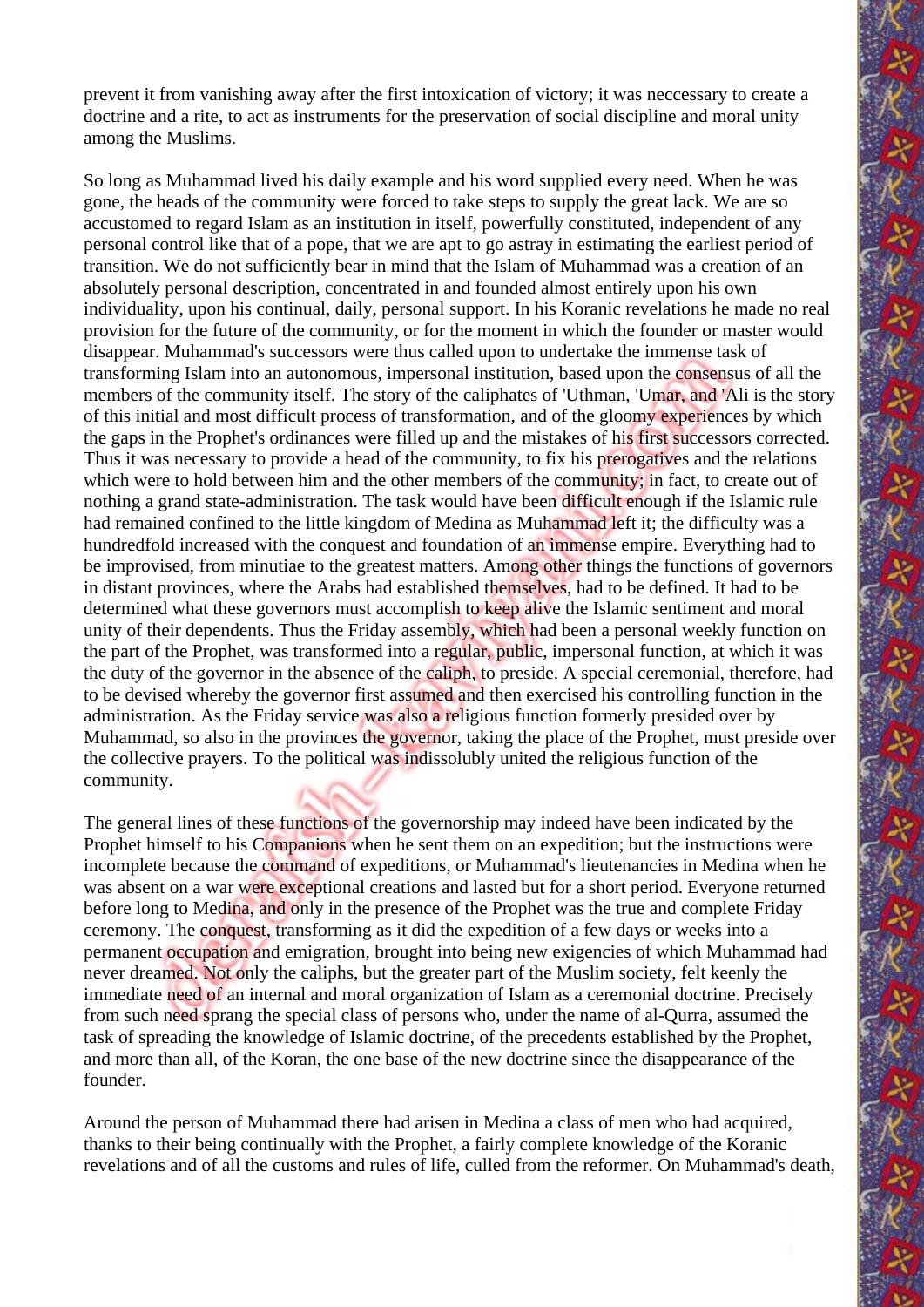each of these naturally established himself as a teacher of whatever he knew and remembered. Wherever Arabs settled, there migrated naturally some of these reciters, who served not only to instruct the Arab masses gathered under the banner of Islam without ever having seen the Prophet, but also to educate other Qurra, and to form small separate schools in every important settlement of Arabs in the conquered provinces.

At first the work of propaganda and systematic instruction, given almost always by the oral method, was carried on in a sufficiently ordered manner under the sole direction of the caliph, who kept an eye on all. They were Companions who, in the interest of the community, performed this work as a sacrifice for the social welfare. Then, however, with the dazzling growth of the empire, with the astounding multiplication of Islamic centers and the increased need of these instructors, there grew up a special class of men, pupils of the first, who, while inferior to them, were inspired more or less with sincere religious sentiment, but at the same time were bent on availing themselves of their learning to assure themselves an easier sustenance than they could get from their pension alone. Among good and sincere men there crept in hypocrites, agitators, adventurers, who acted each for himself, looking to his own interest, or to what from his own particular point of view was the interest of the community. An institution good in its inception quickly became a danger for the concord and political unity of the Muslims.

Not only did local and particularist tendencies appear, not only did these propagators of Islam assume an independent and rebellious attitude toward the central authority, believing themselves authorized to criticize and to dictate laws to the caliph himself and to his governors, but also in their instructions there appeared discrepancies in ritual; variations in the sacred text, which very few knew perfectly, began to assert themselves on every side.

The Readers must not, however, be considered as a class of people wholly distinct from others, marked off by their profession; there was no closed circle of specialists. Anyone who had some knowledge, even superficial or partial, of the text, could act as Reader for such part as he knew. They did not form a political party, for they were found in every class and in every place, among the Syrians as much as the men of Iraq. Still, owing to the special condition of Muslim society at this early period, the Qurra acquired a social influence and importance which was not retained in succeeding generations, when Islamic culture had spread far and wide and there had arisen so many other kinds of doctors and teachers of the people. The number of those who dedicated themselves to this profession, the influence which they acquired over the masses, and the direction which they gave to the general discontent, quickly became a source of serious preoccupation in Medina. The knowledge they claimed of the sacred text gave them a prestige which in many cases may even have raised them in the estimation of the populace above the caliph's governors, who, for the most part, were uncultured men, living continually under arms and ignorant of the Koran. We need only mention the famous Khalid b. al-Walid, who made a boast of his ignorance of the Koran.

At the moment of which we speak, the leaders of the secret agitation against the government were precisely al-Qurra, making use of their pretended culture as a weapon for opposition and criticism against the actions of the governor, so giving the movement a general and democratic character, which rendered it peculiarly difficult to watch and keep in check.

The caliph 'Uthman and his counselors were not slow to discern all the danger of the new internal situation. The number and variety of these schools of the sacred text and of their dogmas threatened the unity of doctrine, inclination, and sentiment which was indispensable for the future success of the Muslim society. In the Koran discrepancies appeared which were bound to be increased by time. Between the people and the governor there was thus interposed a class of men who arrogated to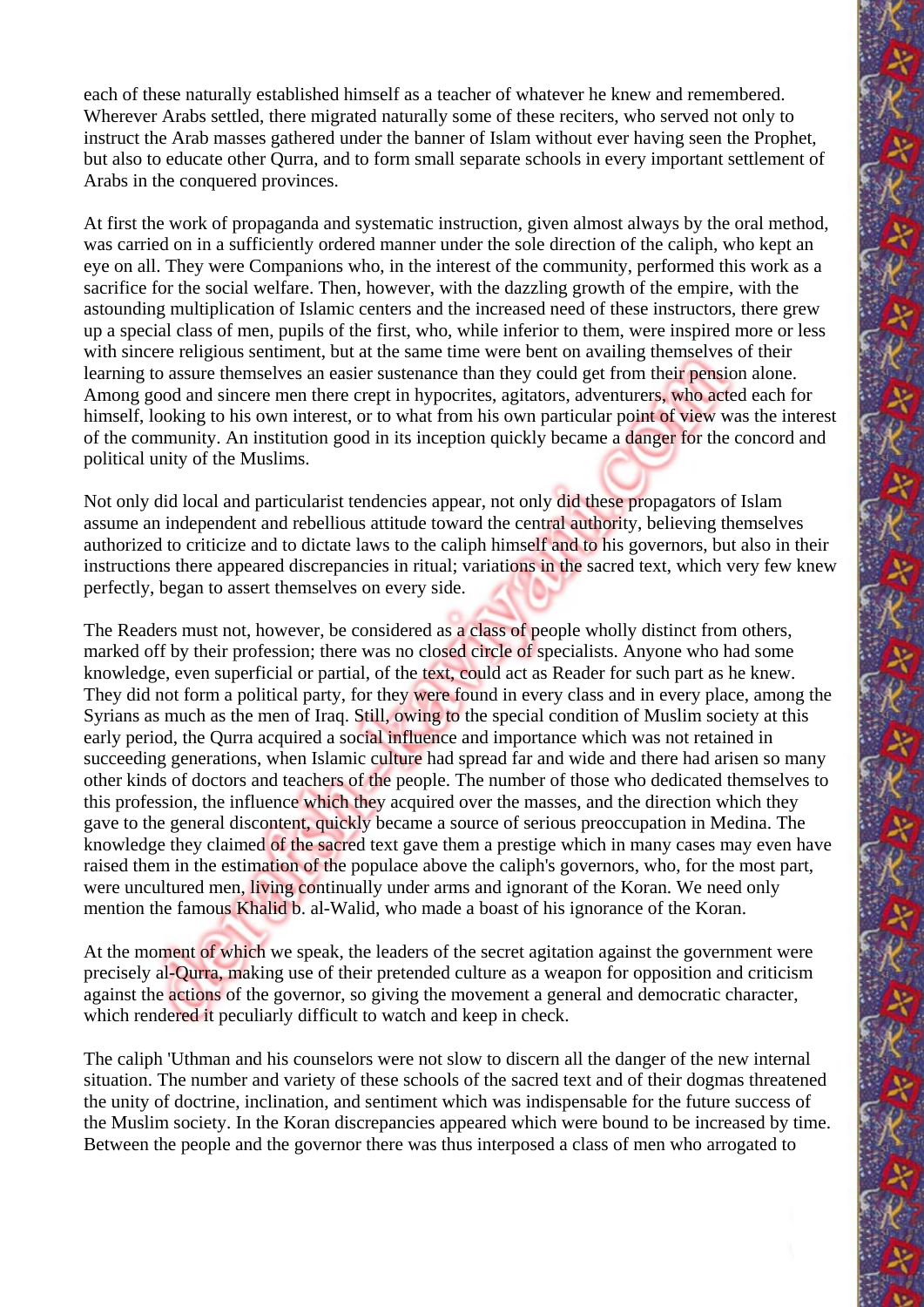themselves rights and a moral preeminence, the effect of which was a kind of independence from political authority.

In short, availing themselves of the doctrine which they claimed to possess in a greater and better measure than the representatives of the caliph, they excited the populace against the executive power, and were the first to denounce, exaggerate, and even invent the errors of 'Uthman and his agents.

It was 'Uthman's unhappy lot to be called upon not only to seek a remedy for the financial blunders of his great predecessor 'Umar, but to oppose himself to all the moral consequences of the faulty direction which Islamic society was taking under the stress of adversity and bitter disappointments. It is our duty as impartial historians to affirm that even if 'Uthman was unable to grapple with the intricate political situation, if he was unfortunate in the choice of his governors and failed in his attempt to prop up the ruined finances of the empire, yet he was entirely in the right when he tried to forestall the incipient doctrinal anarchy which threatened the Islamic community, by taking energetic steps to prevent the multiplication of versions of the sacred text. The measure adopted by 'Uthman was a radical and bold one, and stands out in contrast to the reputation for weakness which tradition attaches to him in other acts of his administration.

'Uthman ordered the compilation of a single official text of the Koran, and the violent suppression, the destruction by fire of all other copies existing in the provinces. Such an act called for considerable political courage, for it was an open challenge to the whole class of the Readers and an effectual attempt to put an end to the monopoly of the sacred text that they claimed. The central government asserted its authority in this matter as well, and implicitly branded as falsifiers all who did not recite the Koran in a form identical with the official text. 'Uthman's edict was carried out with the greatest precision, for not a single copy antecedent to this official one has survived. The action raised the bitterest resentment of the Readers, and no doubt increased the ill-feeling against the caliph; but tradition, which would dearly have liked to speak evil of 'Uthman in this regard also, has prudently abstained here from making even the slightest insinuation against him. The subject is too delicate, and 'Uthman's action was too closely conformed to the whole spirit of later times for it to venture to protest. It should be added that even if all the existing copies of the Koran could not be traced to 'Uthman's official copy, anyone who cast aspersions on 'Uthman's action would be liable to the charge of raising doubts about the foundation of all Islam, for the Islamic world from one end to the other lives in the conviction that the text existing today represents the true, eternal, immutable word of God.

Tradition stands obviously at a disadvantage with regard to this delicate point, for it is bound to recognize that the official canonizing of the sacred text is due to the caliph, about whom for other reasons it has so much evil to say in the effort to excuse the conduct of his successor Ali, the Benjamin of orthodox tradition. These considerations explain the anxiety of traditionists to invent a previous compilation of the sacred text during the reign of the unimpeachable Abu Bakr, the perfect and saintly caliph, for in this way 'Uthman appears only as the copier of the text left by Abu Bakr.

The steps taken by 'Uthman and his effort to strike boldly at a powerftil class of his subjects in a period of political effervescence strongly tinged with religious passion show up his rule in a new light. He is not the timid man who gives way first to his relations and then to the crowd of malcontents, but the sovereign who, for reasons of his own, issues an injunction and sees that it is completely carried out in the face of a strong agitation. We come, therefore, indirectly to infer that tradition has traversed the character of the caliph, and that though he may have been weak toward his own family and in some circumstances of minor import, he was, on the other hand, a man of valor and energy in a way that has not as a rule been recognized. His administration no longer appears as